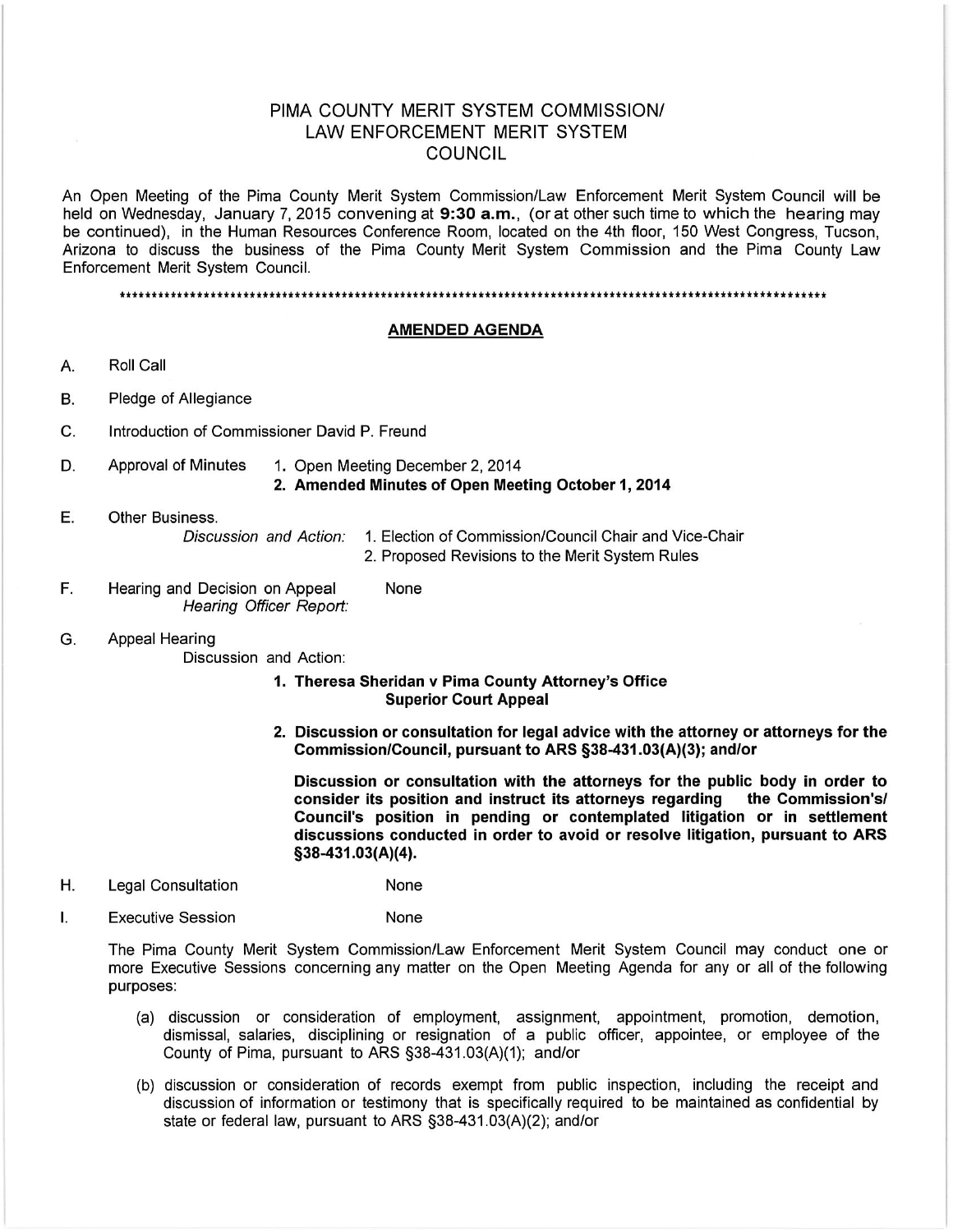- (c) discussion or consultation for legal advice with the attorney or attorneys for the Commission/ Council, pursuant to ARS §38-431.03(A)(3); and/or
- (d) discussion or consultation with the attorneys for the public body in order to consider its position and instruct its attorneys regarding the Commission's/Council's position in pending or contemplated litigation or in settlement discussions conducted in order to avoid or resolve litigation, pursuant to ARS §38-431.03(A)(4).
- J. Adjournment

Pursuant to A.R.S. §38-431.02, notice is hereby given that a meeting will be conducted at the time and date set forth above, and on any subsequent date or dates to which this meeting or any hearing which is a party thereof may be continued. Questions regarding this meeting can be directed to Allyn Bulzomi, Pima County Human Resources Department, by calling (520) 724-2732. Copies of the agenda may be obtained by contacting Donna Tobias at 724-2728 or at www.pima.gov/hr/commissions.html.

Should you require ADA accommodations, please contact Employment Rights five days prior to the meeting at (520) 724-2728.